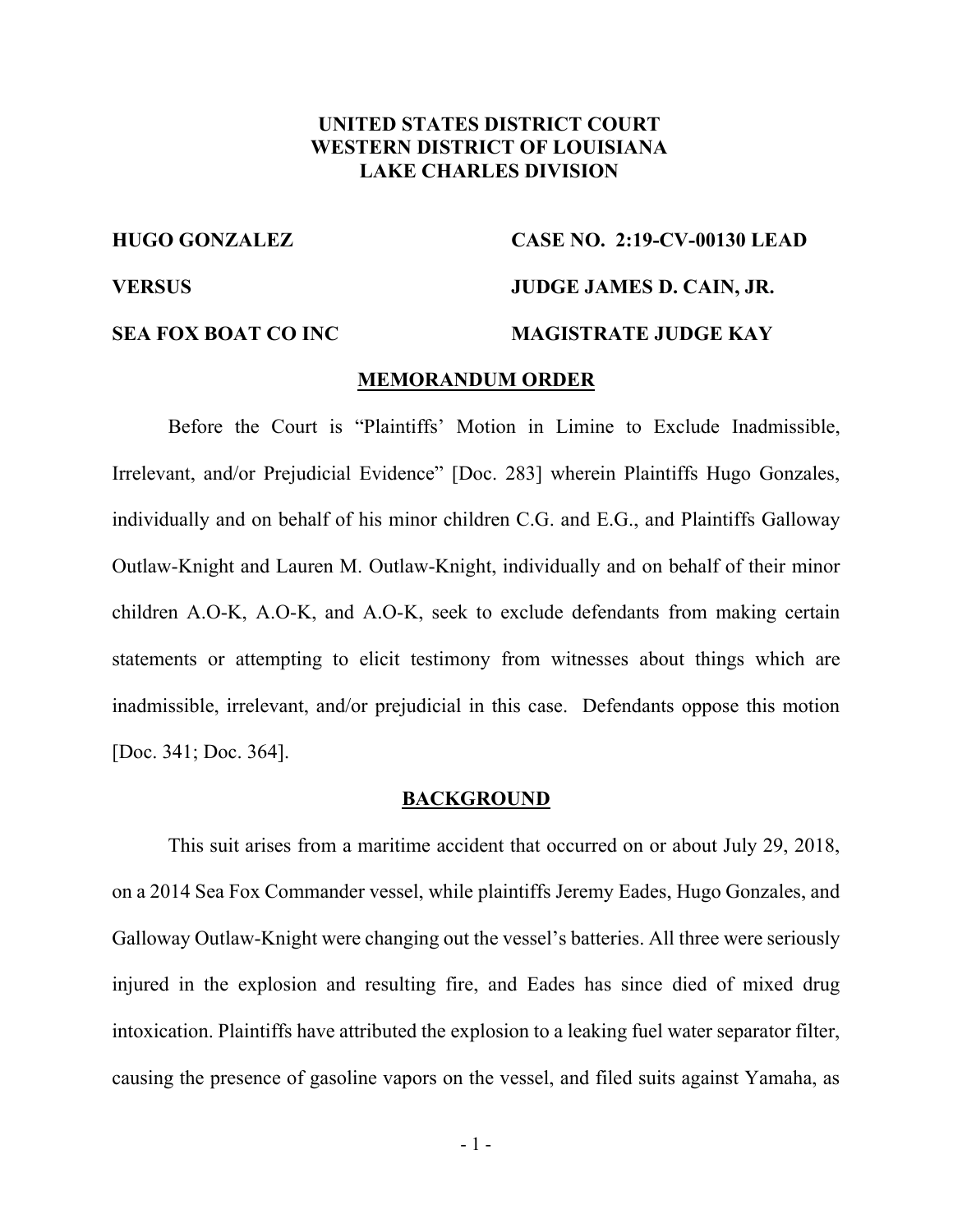designer of the filter, and Sea Fox, as designer/manufacturer of the vessel. Doc. 1. The matter is now set for jury trial before the undersigned on May 16, 2022.

Plaintiffs now seek to exclude defendants from making certain statements or attempting to elicit testimony from witnesses about things which are inadmissible, irrelevant, and/or prejudicial in this case. Plaintiffs have set forth four distinct subparts:

- 1. Motion to prohibit argument that Hugo Gonzalez is at fault for dumping out gasoline from the water/fuel separator filter at issue.
- 2. Motion to exclude any testimony from expert witnesses that Hugo Gonzalez is at fault for continuing to work on the boat after he smelled gasoline.
- 3. Motion to prohibit argument that the filter manufacturer, Sierra, is at fault for the incident.
- 4. Motion to preclude any argument or explanation to the jury of the application of joint and several liability to this case.

Doc. 283-1 *Memorandum in Support of Plaintiffs' Motion in Limine to Exclude Inadmissible, Irrelevant, and/or Prejudicial Evidence.* 

Defendants do not oppose Plaintiffs' motion in limine on dumping fuel from the subject fuel/water filter or questions of Sierra's potential fault. Defendants do oppose Plaintiffs' two other motions and argue that their experts should be permitted to testify about safe boating standards, Plaintiffs' failure to stop work in the presence of gasoline vapors, and the likely causes of the resulting explosion. Additionally, Defendants argue that they should be permitted to inform the jury of the effect of its decisions, including the application of joint and several liability.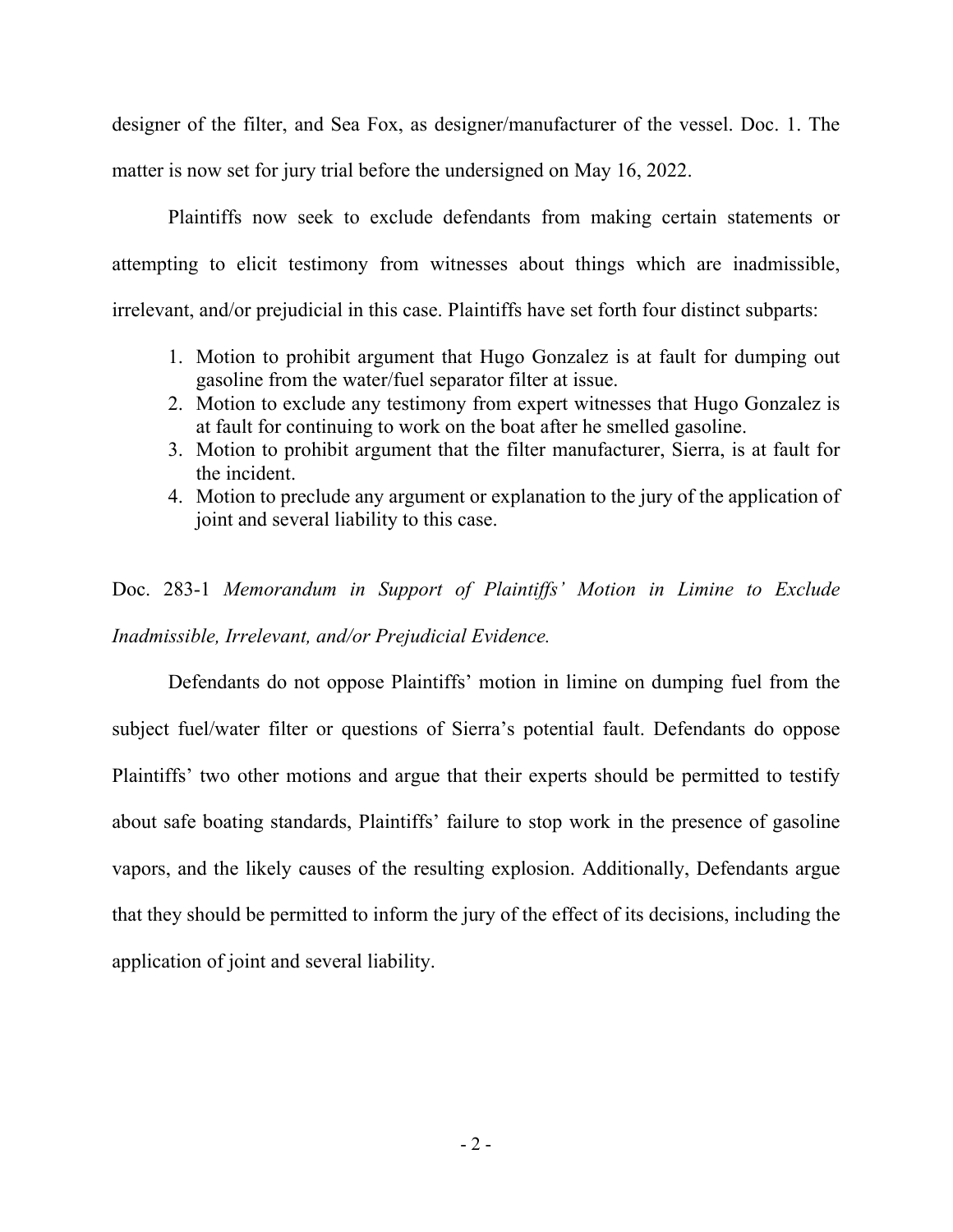#### **LAW & APPLICATION**

### **A. Governing Law**

Evidence is generally admissible so long as it is relevant and not barred by the Constitution, a federal statute, the Federal Rules of Evidence, or other rules prescribed by the Supreme Court. Fed. R. Evid. 402. Among other grounds, the court may exclude relevant evidence where its probative value is substantially outweighed by a danger of unfair prejudice, confusing the issues, misleading the jury, undue delay, wasting time, or needlessly presenting cumulative evidence. *Id.* at 403.

Evidence should only be excluded in limine where it is "clearly inadmissible on all potential grounds." *Hull v. Ford*, 2008 WL 178890, at \*1 (S.D. Tex. 2008) (citing *Hawthorne Partners v. AT&T Tech., Inc.*, 831 F.Supp. 1398, 1400 (N.D. Ill. 1993)). "Motions in limine are frequently made in the abstract and in anticipation of some hypothetical circumstance that may not develop at trial." *Looney Ricks Kiss Architects, Inc. v. Bryan*, 2010 WL 5174440, at \*1 (W.D. La. Dec. 15, 2010) (quoting *Collins v. Wayne Corp.*, 621 F.2d 777, 784 (5th Cir. 1980)). Evidentiary rulings, however, "should often be deferred until trial so that questions of foundation, relevancy and potential prejudice can be resolved in proper context." *Id.*; *accord Baxter v. Anderson*, 277 F.Supp.3d 860, 863 (M.D. La. 2017). Additionally, motion in limine rulings "are not binding on the trial judge . . . and the judge may always change his mind during the course of a trial." *Ohler v. United States*, 529 U.S. 753, 764 n. 3 (2000).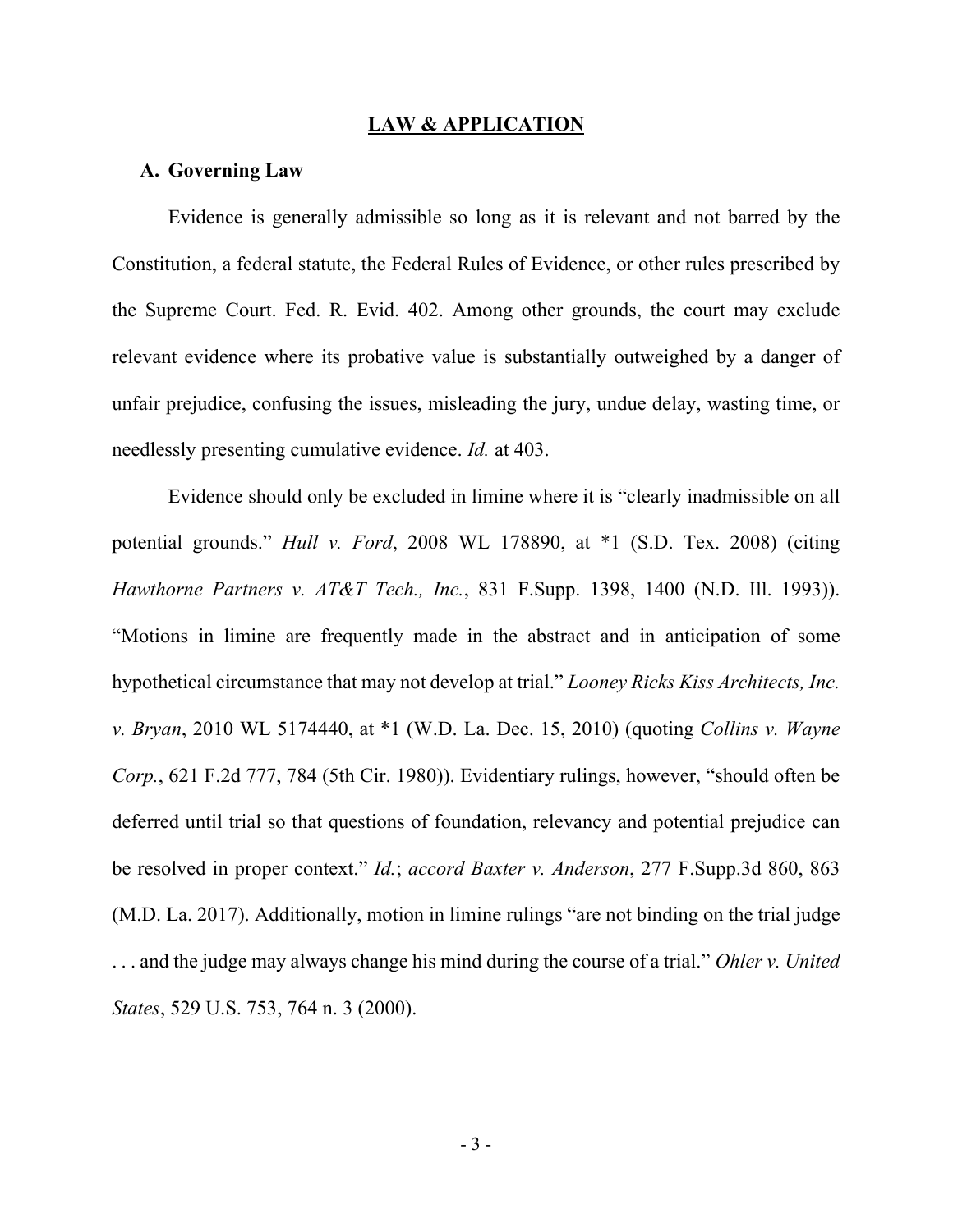## **B. Application**

As stated above, Defendants do not oppose Plaintiffs' motion in limine on dumping fuel from the subject fuel/water filter or questions of Sierra's potential fault. Accordingly, the motion is **GRANTED** in this regard. As such, Defendants are forbidden from arguing that Mr. Gonzalez is at fault for dumping out gasoline from the water/fuel separator at issue, however Defendants reserve the right to question Mr. Gonzalez on other aspects of his conduct the day prior and the day of the subject accident. Defendants, who already contend that they do not intend to argue that Sierra is at fault for the incident, are also forbidden from this argument.

The remaining issues are Plaintiffs' two other motions: (1) the motion to exclude any testimony from expert witnesses that Hugo Gonzalez is at fault for continuing to work on the boat after her smelled gasoline, and (2) the motion to preclude any argument or explanation to the jury of the application of joint and several liability to this case.

Defendants argue that their experts should be permitted to testify about safe boating standards, Plaintiffs' failure to stop work in the presence of gasoline vapors, and the likely causes of the resulting explosion. Defendants also argue that they should be permitted to inform the jury of the effect of its decisions, including the application of joint and several liability.

The Court finds that the Plaintiffs' two remaining motions are too generalized or premature for the Court to determine at this stage whether an order in limine is warranted. The court notes that these requests most relate to rules of evidence of which plaintiffs' counsel are surely already aware. The Court warns the parties that they may be subject to